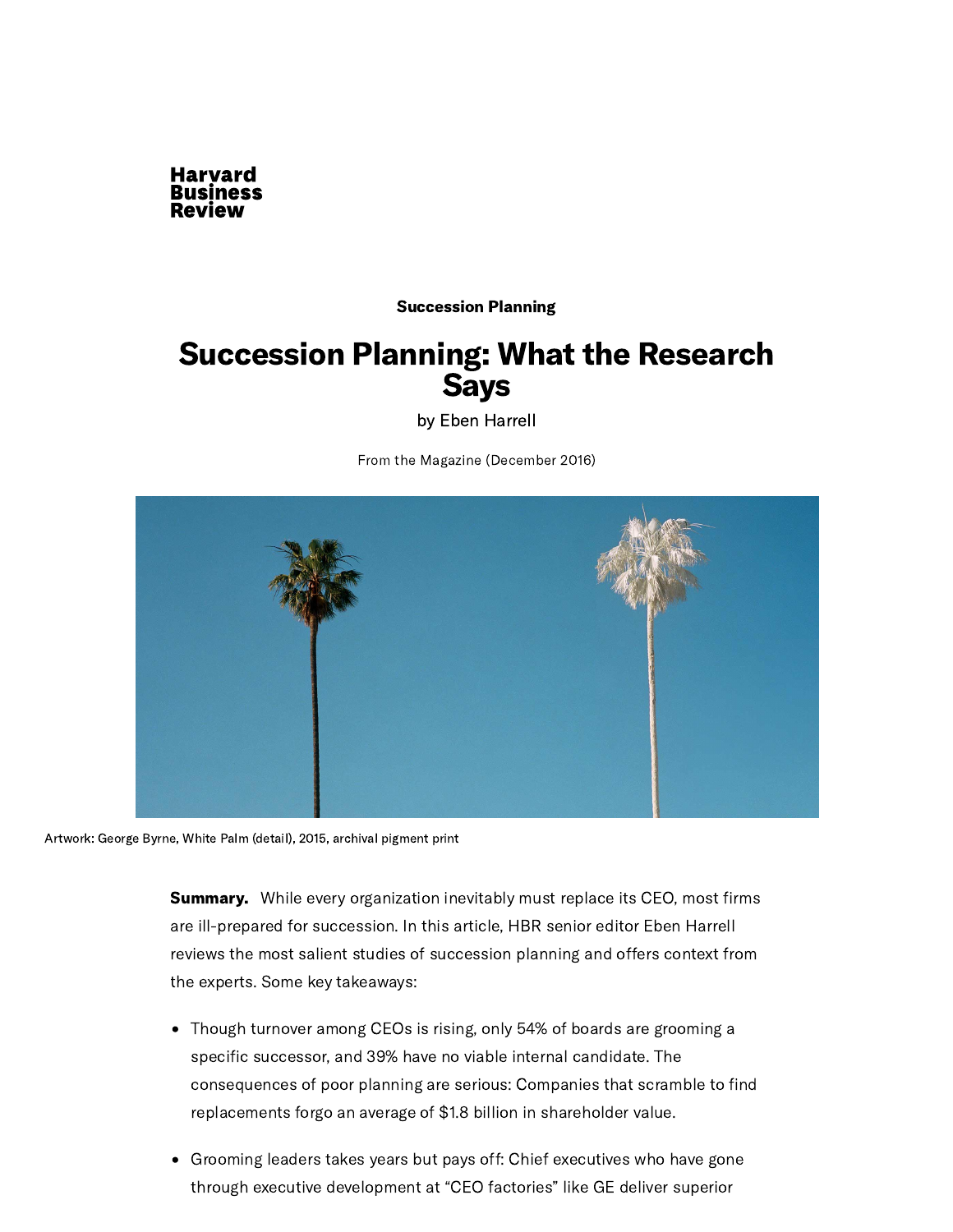operating performance. But directors need to get more involved. The majority don't understand the capabilities of the executives below the CEO, and only about a quarter participate in their evaluations.

- The trend toward external hires is growing, and outsiders command higher median pay. But studies suggest that on the whole, insider CEOs deliver better returns.
- More researchers are studying the traits of the ideal CEO. So far they're finding that younger CEOs outperform, that execution matters more than interpersonal strengths, and that a military background makes leaders more honest, but this line of inquiry is in its early days, and the jury is still out. close

All CEOs will inevitably leave office, yet research has long shown that most organizations are ill-prepared to replace them. In this article, we review the most salient studies of succession planning and offer context from experts on the process of picking new leaders for organizations.

### Boards Aren't Ready for Succession

Each year about 10% to 15% of [corporations](http://www.strategyand.pwc.com/ceosuccess) must appoint a new CEO, whether because of executives' retirement, resignation, dismissal, or ill health. In 2015, in fact, turnover among global CEOs hit a 15-year high. Activist investors are increasingly forcing out leaders they deem underperforming. Yet despite these trends, most boards are unprepared to replace their chief executives. A 2010 [survey](https://www.gsb.stanford.edu/faculty-research/publications/2010-ceo-succession-planning-survey) by the search firm Heidrick & Struggles and the Rock Center for Corporate Governance at Stanford University revealed that only 54% of boards were grooming a specific successor, and 39% had no viable internal candidates who could immediately replace the CEO if the need arose.

An organization's top executive is one of the few variables over which boards have total control—and their failure to plan for CEO transitions has a high cost. A study of the world's 2,500 largest public [companies](http://www.strategy-business.com/article/00327#succession) shows that companies that scramble to find replacements for departing CEOs forgo an average of \$1.8 billion in shareholder value. A [separate](https://www.jstor.org/stable/40604523?seq=1#page_scan_tab_contents) study reveals that the longer it takes a company to name a new CEO during a succession crisis,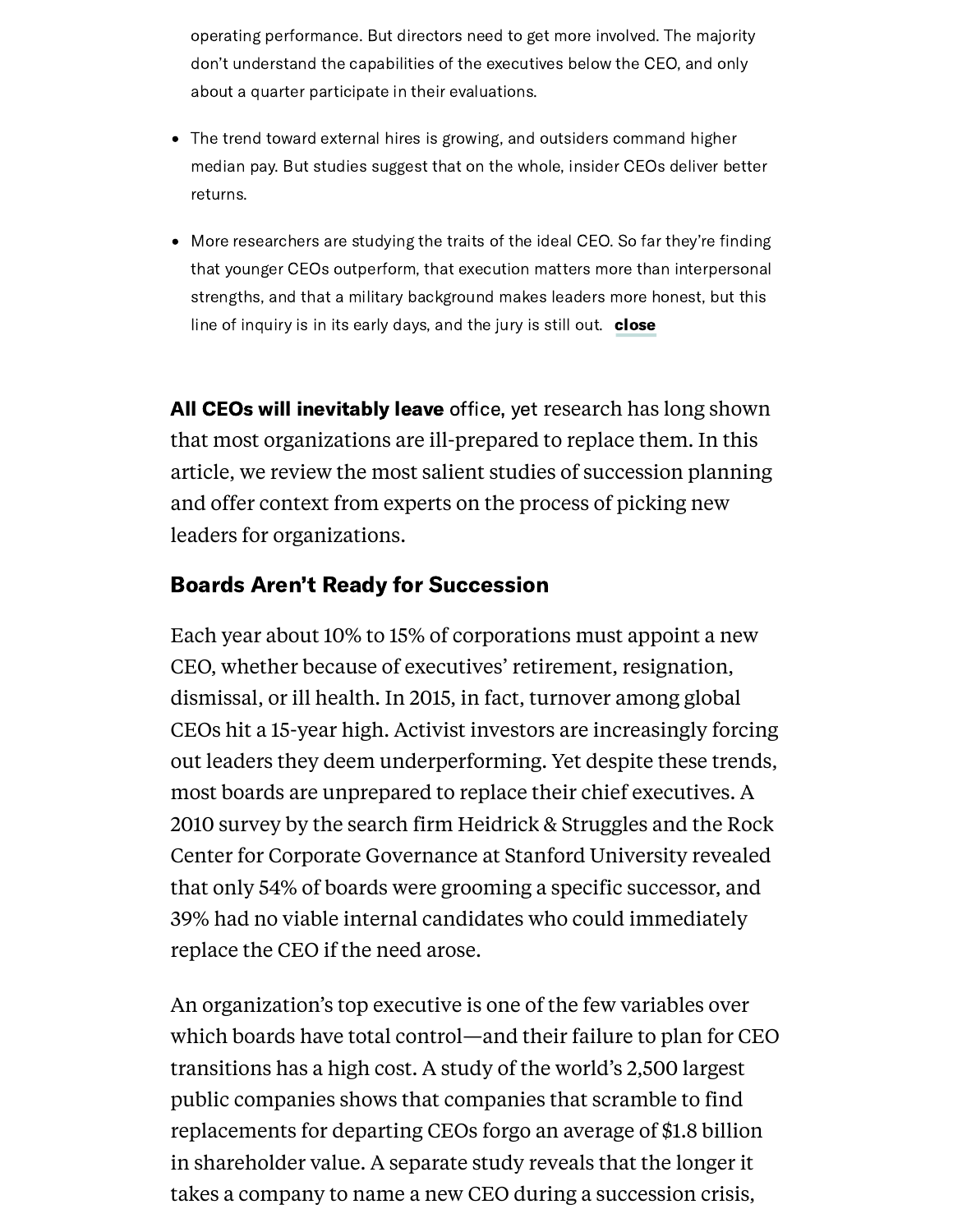the worse it subsequently performs relative to its peers. Finally, poor succession planning often extends the tenure of ineffective CEOs, who end up lingering in office long after they should have been replaced. A study by Booz & [Company](http://www.strategy-business.com/article/08208?gko=9765c) found that, on average, firms with stock returns in the lowest decile underperformed their industry peers by 45 percentage points over a two-year period—and yet the probability that their CEOs would be forced out was only 5.7%. The authors commented that "boards are giving underperforming CEOs more latitude than might be expected. "

Lack of preparedness is only part of the problem, however. An equal challenge, the consultant Ram [Charan](https://hbr.org/2005/02/ending-the-ceo-succession-crisis) wrote in 2005, is that all too often, "CEOs are being replaced badly. " Boards aren't finding the right man or woman for the job. Estimates suggest that up to 40% of new CEOs fail to meet performance expectations in the first 18 months.

#### Planning Takes Years, Not Months

So what can directors do not only to prepare for succession events but to ensure they make a winning pick when the time comes? A first step is to integrate executive development programs with CEO succession planning so that the best internal candidates are identified early and flagged at the board level. The proof that such an approach works can be found in companies with prestigious leadership-training programs. Researchers at Santa Clara University and Indiana [University](http://scholarcommons.scu.edu/cgi/viewcontent.cgi?article=1002&context=finance) who examined the track records of chief executives groomed at "CEO factories, " such as General Electric, IBM, and Procter & Gamble, found that the stock market reacted positively when they were appointed and that they delivered superior operating performance over the next three years. The researchers concluded that certain firms "are efficient in developing leadership skills" because "they are able to expose executives to a broad variety of industries and help them develop skills that can be transferred to different business environments. "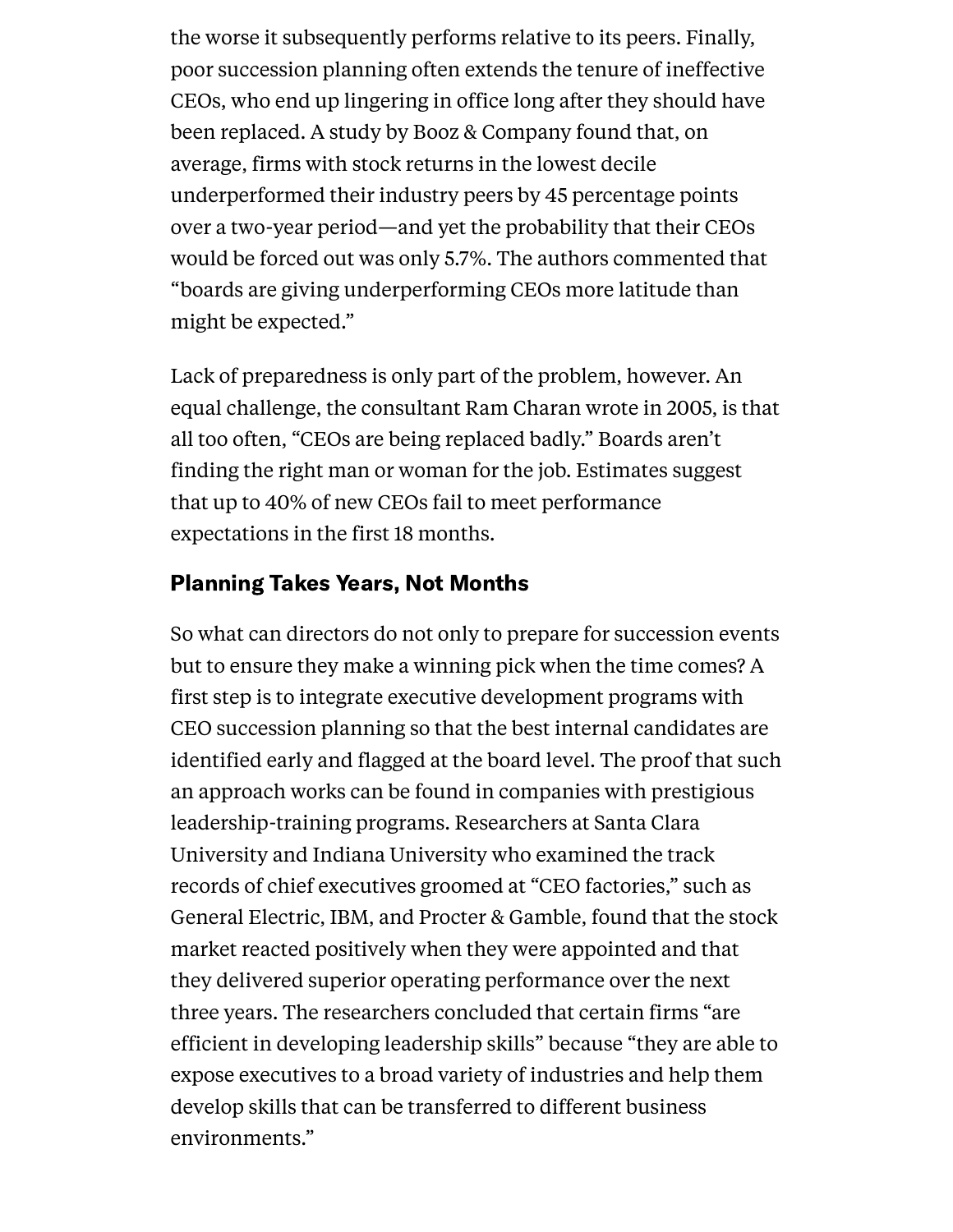Internal grooming of promising executives can create value beyond the avoidance of costly interregnums. In his book *Succession,* Noel Tichy, a management professor at the Ross School of Business at the University of Michigan, argues that by putting potential successors in charge of new projects, companies can accelerate change while also testing candidates' suitability for the top spot. Few boards of directors seize that opportunity, however. Research by the Conference Board, the Institute of Executive Development, and the Rock [Center](https://www.gsb.stanford.edu/faculty-research/publications/2014-how-well-do-corporate-directors-know-senior-management) found that most directors lack detailed knowledge of the skills, capabilities, and performance of senior executives just one level below the CEO. Only 55% of directors surveyed in the study claimed to understand the strengths and weaknesses of those executives well or very well. Seventy-seven percent did not participate in the performance evaluations of their firm's top executives other than the CEO. And only 7% of companies formally assigned a director to mentor senior executives below the CEO.

Some commentators believe this lack of involvement is the result of CEOs' efforts to stymie boards: The absence of clear successors keeps incumbents in the job longer and gives them more bargaining power with boards. A packed governance agenda may also be to blame. When the consulting firm Mercer Delta surveyed directors about the amount of time they spent on nine key activities, a large majority reported devoting more and more hours to monitoring accounting, risk, and financial performance and other governance duties. Directors also indicated that they spent less time interacting with potential CEO successors than on any other activity.

Michael Useem, a professor of management at the University of Pennsylvania's Wharton School, believes a shortage of directors with experience in hiring top executives also contributes to poor succession planning. He advocates for more current and former CEOs on boards. "People who know how to hire and manage top executives will better understand what a company needs in executive talent and which of the final candidates best brings that to the table, " he says.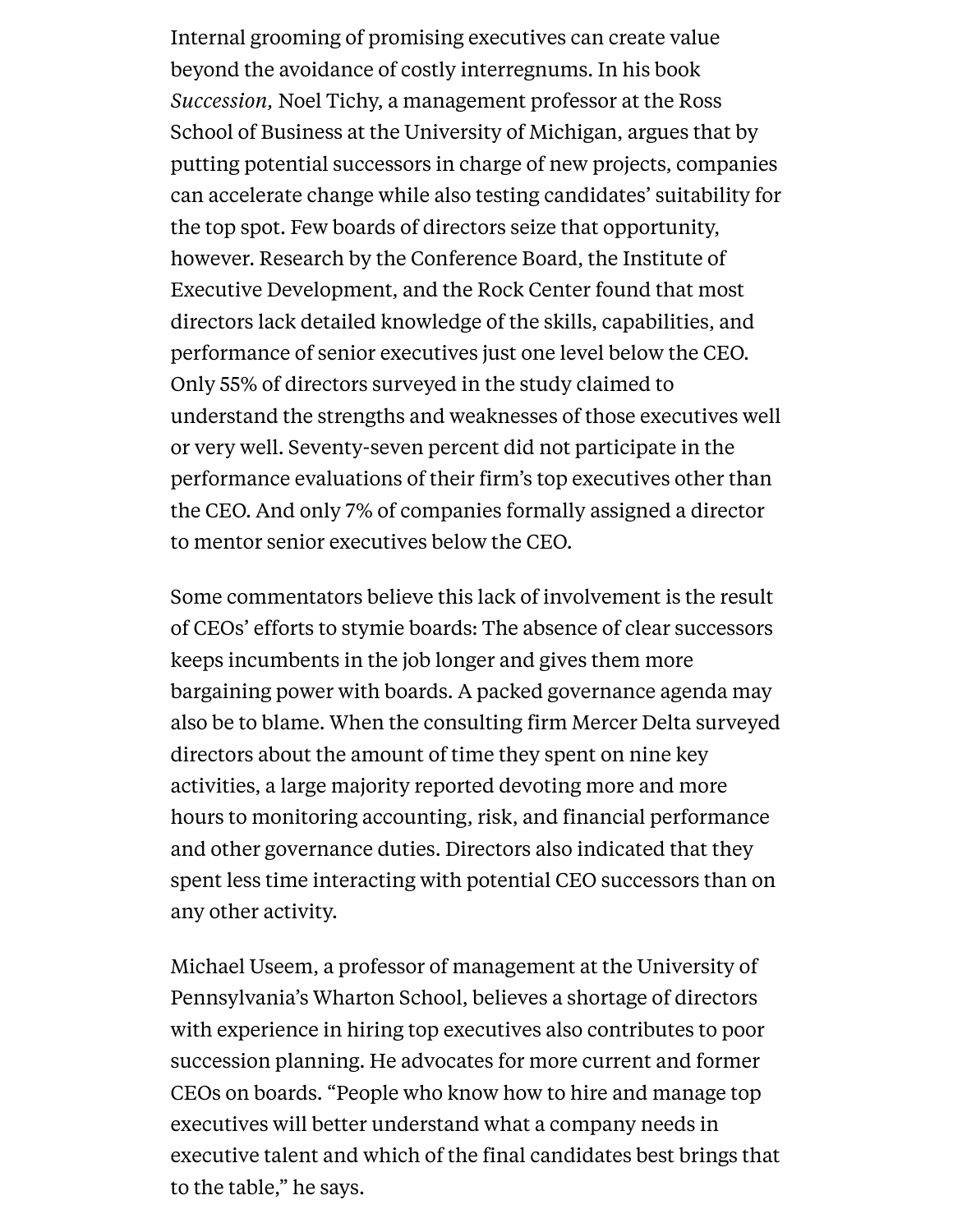In his book *It's Not the How or the [What](https://hbr.org/product/it-s-not-the-how-or-the-what-but-the-who-succeed-by-surrounding-yourself-with-the-best/16921E-KND-ENG) but the Who,* Claudio Fernández-Aráoz of the search firm Egon Zehnder lays out six succession-planning guidelines for busy directors: First, start early, ideally the moment a new CEO takes charge. Second, create strict performance metrics and a process for evaluating the CEO against them. Third, identify and develop potential successors within the firm and then benchmark them against external talent. (Useem says directors can go deep during vetting by interviewing all the direct reports of the internal front-runners.) Fourth, look externally to widen the pool of candidates, through executive search firms that don't use contingency arrangements or charge percentage fees (which Fernández-Aráoz believes create perverse incentives). Fifth, require the board to conduct periodic emergency succession drills. And finally, put in place an extensive transition process to help with onboarding, which is especially important given that 80% of CEO appointees have never served in a chief executive role before.

#### Insiders Versus Outsiders?

Boards often face a binary choice: Go with an internal candidate, or recruit an executive from another company? Traditionally, internal candidates favored by boards have progressed through positions with responsibility for larger and more complex P&L centers. They might start off by managing a single product and then move into an overseas "head of country" position before returning to the main corporate office to supervise a business unit and then run an entire division. Such a tightly choreographed internal trajectory is increasingly rare in a world of job hopping and frequent executive shuffles, however. Consider that in 1988, an executive typically worked for fewer than three employers in his or her lifetime; 10 years later the average had risen to more than five.

Increasingly, CEO vacancies are being filled by external candidates. In 2013, 20% to 30% of boards chose to replace an outgoing CEO with an external hire. In contrast, just 8% to 10% of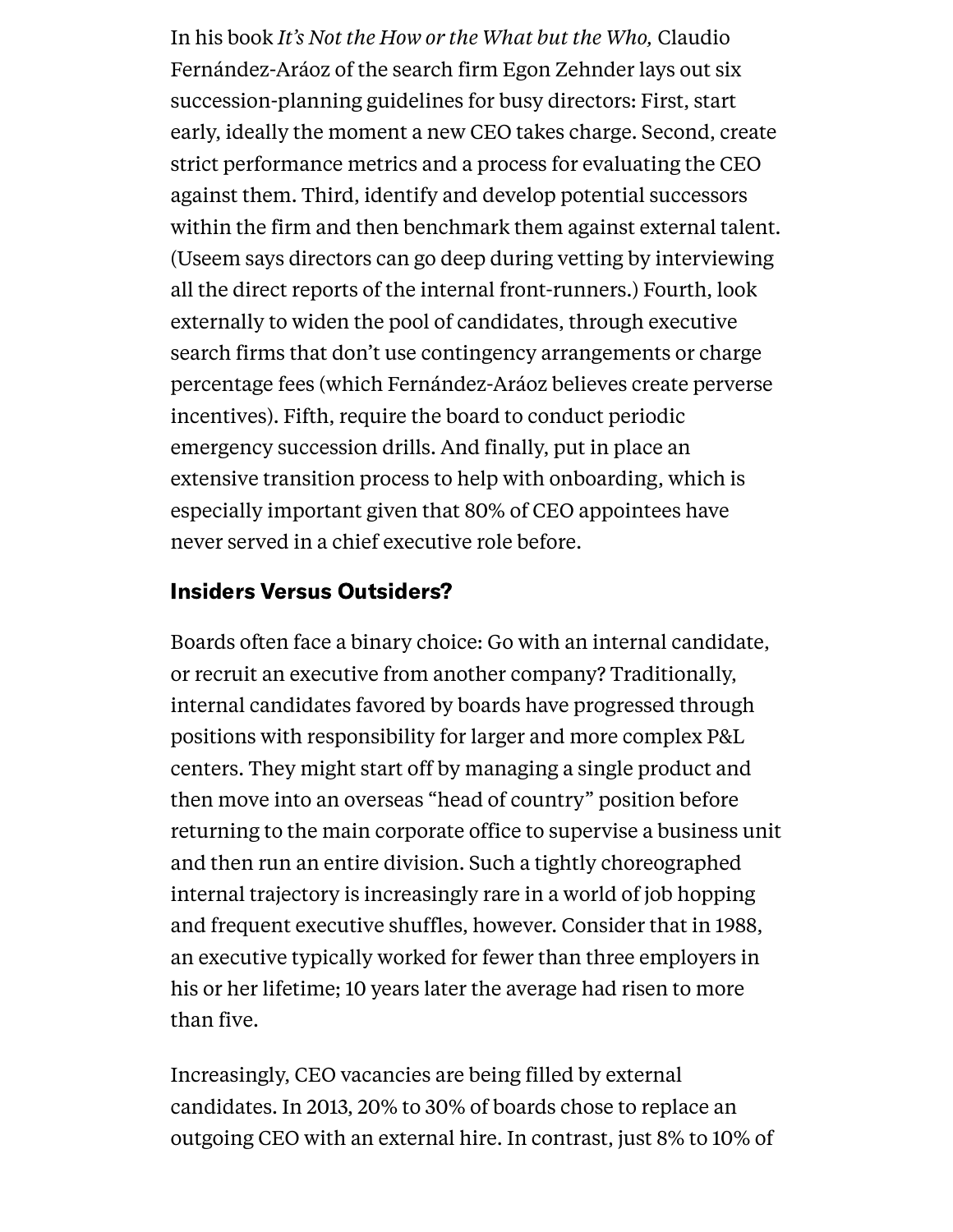newly appointed CEOs at [S&P](http://papers.ssrn.com/sol3/papers.cfm?abstract_id=163914) 500 companies were outsiders during the 1970s and 1980s.

This trend toward external hires has been strongly criticized by some scholars, including Harvard Business School's Rakesh Khurana, who argues in his book *Searching for a Corporate Savior* that too often boards hire charismatic outsiders even when their experience and abilities are not right for companies' needs. He also blames high-priced executive search firms for driving up demand for external candidates and censures the business press and the investor community for helping fuel what he calls "the cult of the outsider. "

# Twenty percent to 30% of boards now replace outgoing CEOs with external hires.

Khurana may have a point: Candidates that are headhunted from other firms are paid more than internally promoted candidates. According to the executive-compensation research firm Equilar, the median pay of CEOs who are outsiders is \$3.2 million more than the median pay of [insiders.](http://www.equilar.com/reports/15-in-with-the-new.html) Far from deserving such a premium, externally appointed CEOs seem to underperform their internally promoted counterparts over the long run. A 2010 study by Booz & [Company](http://www.strategy-business.com/article/10208?gko=9345d) found that insider CEOs had delivered superior market-adjusted shareholder returns in seven out of the preceding 10 years. And Gregory Nagel of Middle Tennessee State University and James Ang of Florida State University used elaborate multiple regression analyses to show that, on average, going outside the company to fill the top office was justified in just 6% of cases.

These studies might not be capturing the whole picture, however. Companies tend to look outside their own ranks for leaders when recent financial results are poor, which suggests that external hires might struggle simply because they're walking into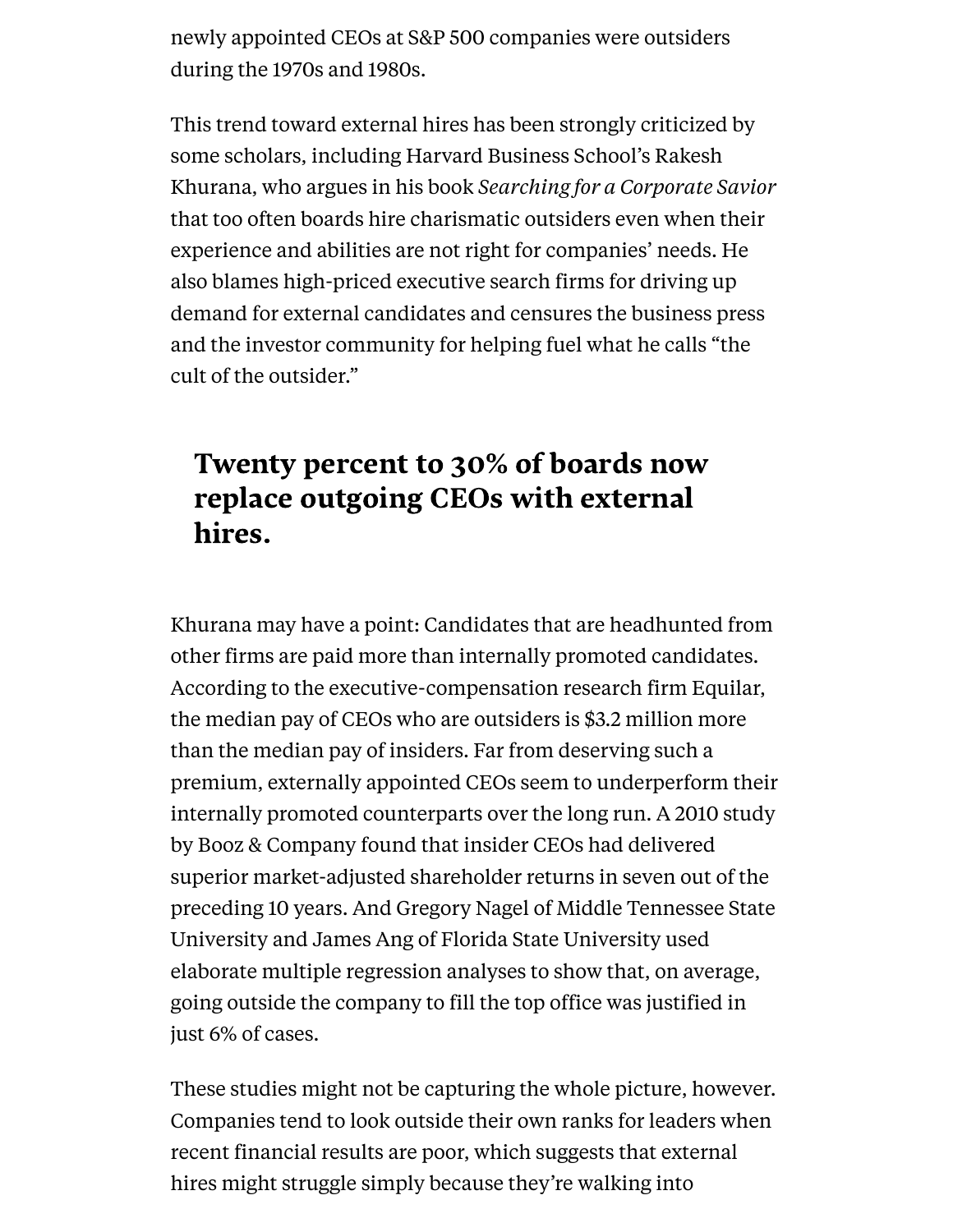challenging conditions at underperforming companies. What's more, [multiple](http://papers.ssrn.com/sol3/papers.cfm?abstract_id=278652) studies have concluded that the CEO's influence on corporate performance pales in comparison with other, uncontrollable effects—which is to say, it's very hard to ascertain if a CEO is lucky or good. Furthermore, studies indicate that outsiders who join the company three to four years before they become CEO do just as well as insiders with much more experience at the firm, a crossover category of executive that Harvard Business School's Joseph Bower calls ["inside-outside"](https://hbr.org/2007/11/solve-the-succession-crisis-by-growing-inside-outside-leaders) leaders. For these and other reasons, says David Larcker, a professor at Stanford Business School, "it is difficult to conclude whether internal or external candidates are systematically better operators. "

#### What Are the Traits of a Great CEO?

Whether they're searching for a successor in a firm's internal ranks or an external pool, directors would benefit from knowing which qualities best predict success in the top job. Unfortunately, while much ink has been spilled on the topic of individual leadership, very little of it can be [scientifically](https://www.amazon.co.uk/Leadership-Twenty-First-Century-Joseph-Rost/dp/027594610X) supported. In an influential book published in 1991, the University of San Diego's Joseph Rost pointed out that writers had defined leadership in more than 200 ways since 1900, often with nothing but conjecture or personal experience to back up their claims. That's slowly changing as researchers look for correlations between personal biographies and leadership success. For instance, one study found that CEOs who had previously served on the boards of large public companies seemed to outperform those without such experience. [Another](http://www.nber.org/papers/w19782) study found that CEOs with military backgrounds were less likely to engage in fraudulent activity. Yet another found that CEOs who spent lavishly in their personal lives were more likely to oversee corporations with loose internal financial controls. Age may also be relevant: Researchers at Mississippi State and the University of Missouri found that younger CEOs outperformed their older counterparts, even after accounting for the fact that younger CEOs were more likely to work in fast-growing industries such as technology. And